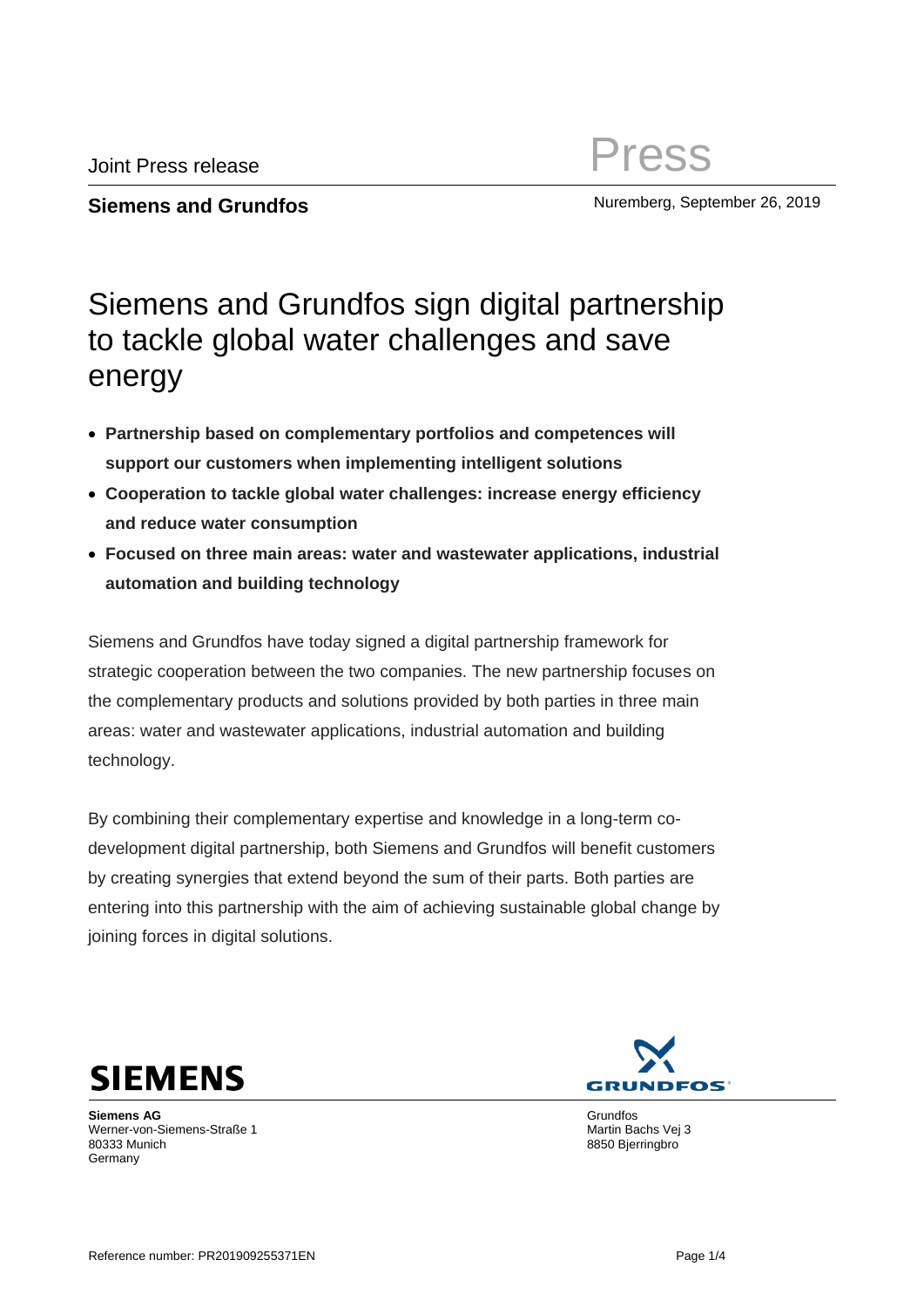"We are delighted to be further extending our collaboration with Grundfos," states Klaus Helmrich, Member of the Managing Board of Siemens AG and CEO of Digital Industries. "Siemens and Grundfos are combining the competences of both companies in order to support our joint customer base in their digital transformation and in the implementation of intelligent solutions. Solutions from our Digital Enterprise portfolio can be used, for example, to increase the uptime of pumps and motors and to optimize their operation. Our MindSphere open cloud-based IoT operating system combined with Grundfos IoT solutions can optimize pump and motor schedules in order to maximize uptime and minimize energy consumption." In addition, MindSphere can be used to acquire data and knowledge, which enables us to operate buildings in a more user-friendly and efficient way.

"Our purpose is to pioneer solutions that contribute to solving the world's water and climate challenges. To live up to that purpose, we are on a major digital transformation journey to supplement our pump solutions business by also becoming a digital solution and service provider. Partnering with Siemens is a big step in this direction," says Mads Nipper, CEO, Grundfos. He adds: "Our companies have a strong position based on quality offerings and we want to strengthen this position by adding a digital layer. Ten percent of all electric energy in the world is used by pumps. Through this partnership we can provide intelligent, efficient solutions for reducing energy consumption, making a substantial difference when it comes to combatting climate change."

Siemens and Grundfos pledge to lead the way on global sustainability and share the aim of making a positive impact on Sustainable Development Goals 6 (Clean water and sanitation) and 13 (Climate action).

By 2030, Grundfos aspires to be Climate Positive, and the company aims to halve its own water consumption by 2025. By 2030, Grundfos will have contributed to

**Siemens AG** Werner-von-Siemens-Straße 1 80333 Munich Germany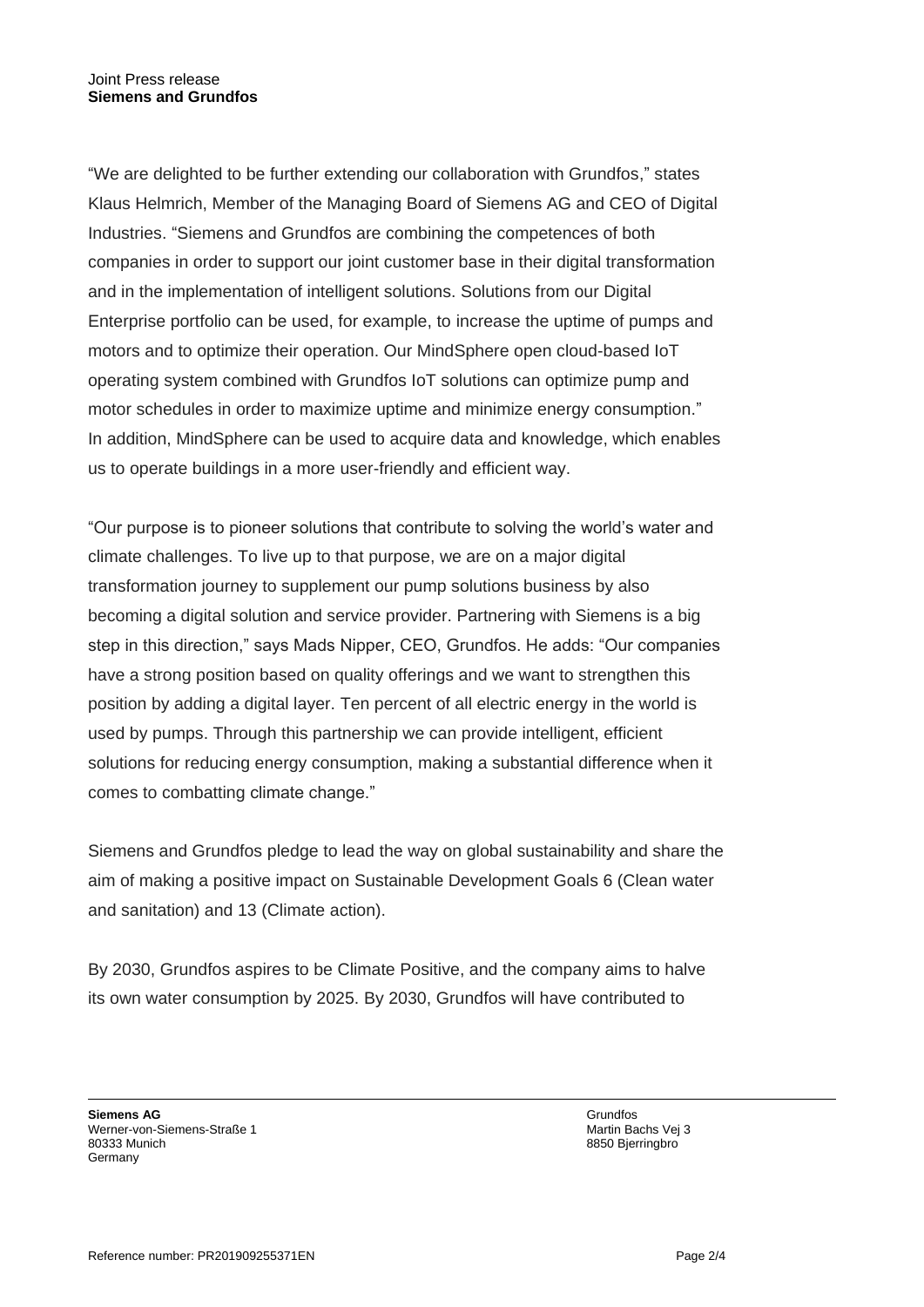providing safely managed drinking water to 300 million people in need. In addition, through water efficiency and water treatment, the company will have saved 50 billion cubic meters of fresh water.

This press release is available at <https://sie.ag/2l1O857>

**Contact for journalists** Katharina Zoefeld Phone: +49 172 5876725; E-mail: [katharina.zoefeld@siemens.com](mailto:katharina.zoefeld@siemens.com)

Peter Trillingsgaard, Phone: +45 60429824; Email: [ptrillingsgaard@grundfos.com](mailto:ptrillingsgaard@grundfos.com)

Follow us on **Social Media**

**Twitter**: [www.twitter.com/siemens\\_press](http://www.twitter.com/siemens_press) and [www.twitter.com/SiemensIndustry](http://www.twitter.com/SiemensIndustry) **Blog**:<https://blogs.siemens.com/mediaservice-industries-en>

**Siemens Digital Industries (DI)** is an innovation leader in automation and digitalization. Closely collaborating with partners and customers. DI drives the digital transformation in the process and discrete industries. With its Digital Enterprise portfolio, DI provides companies of all sizes with an end-to-end set of products, solutions and services to integrate and digitalize the entire value chain. Optimized for the specific needs of each industry, DI's unique portfolio supports customers to achieve greater productivity and flexibility. DI is constantly adding innovations to its portfolio to integrate cutting-edge future technologies. Siemens Digital Industries has its global headquarters in Nuremberg, Germany, and has around 75,000 employees internationally.

**Siemens AG** (Berlin and Munich) is a global technology powerhouse that has stood for engineering excellence, innovation, quality, reliability and internationality for more than 170 years. The company is active around the globe, focusing on the areas of power generation and distribution, intelligent infrastructure for buildings and distributed energy systems, and automation and digitalization in the process and manufacturing industries. Through the separately managed company Siemens Mobility, a leading supplier of smart mobility solutions for rail and road

**Siemens AG** Werner-von-Siemens-Straße 1 80333 Munich Germany